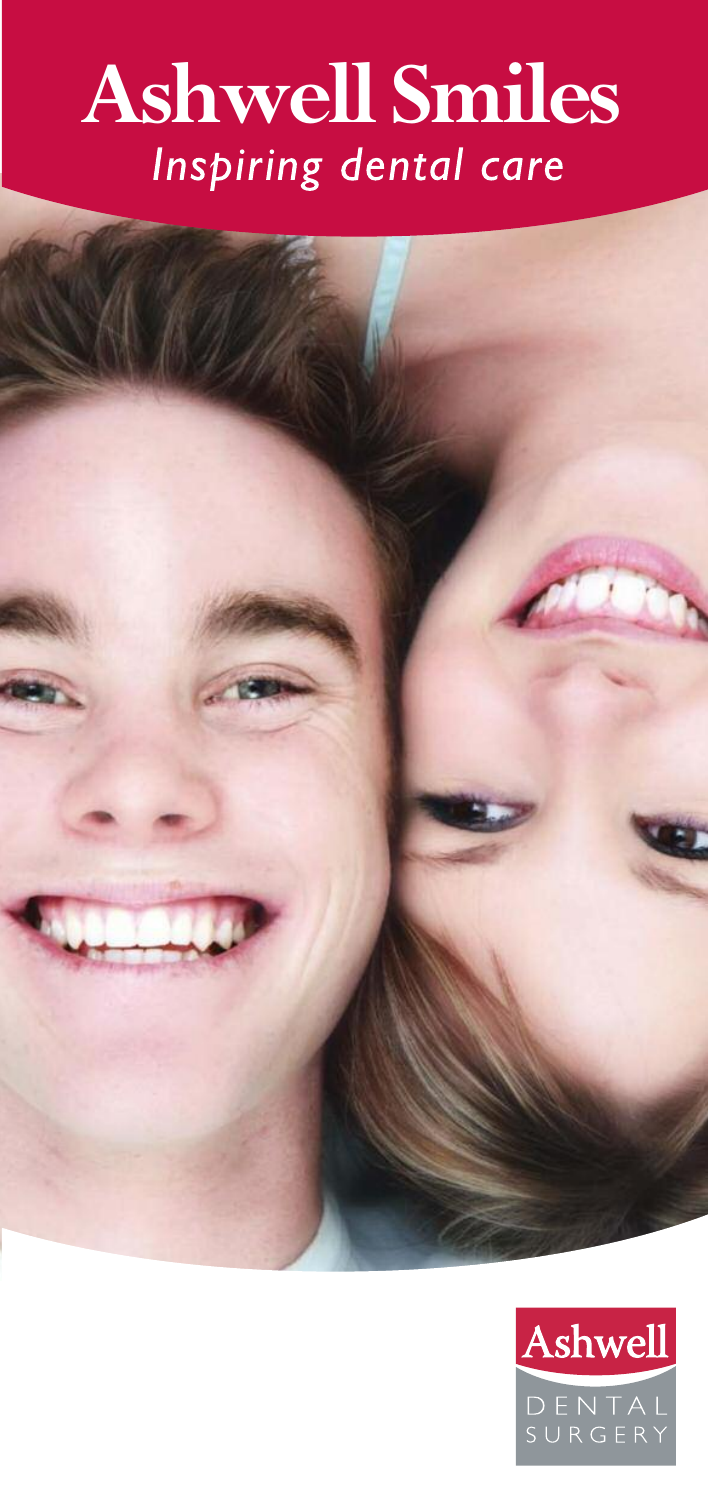





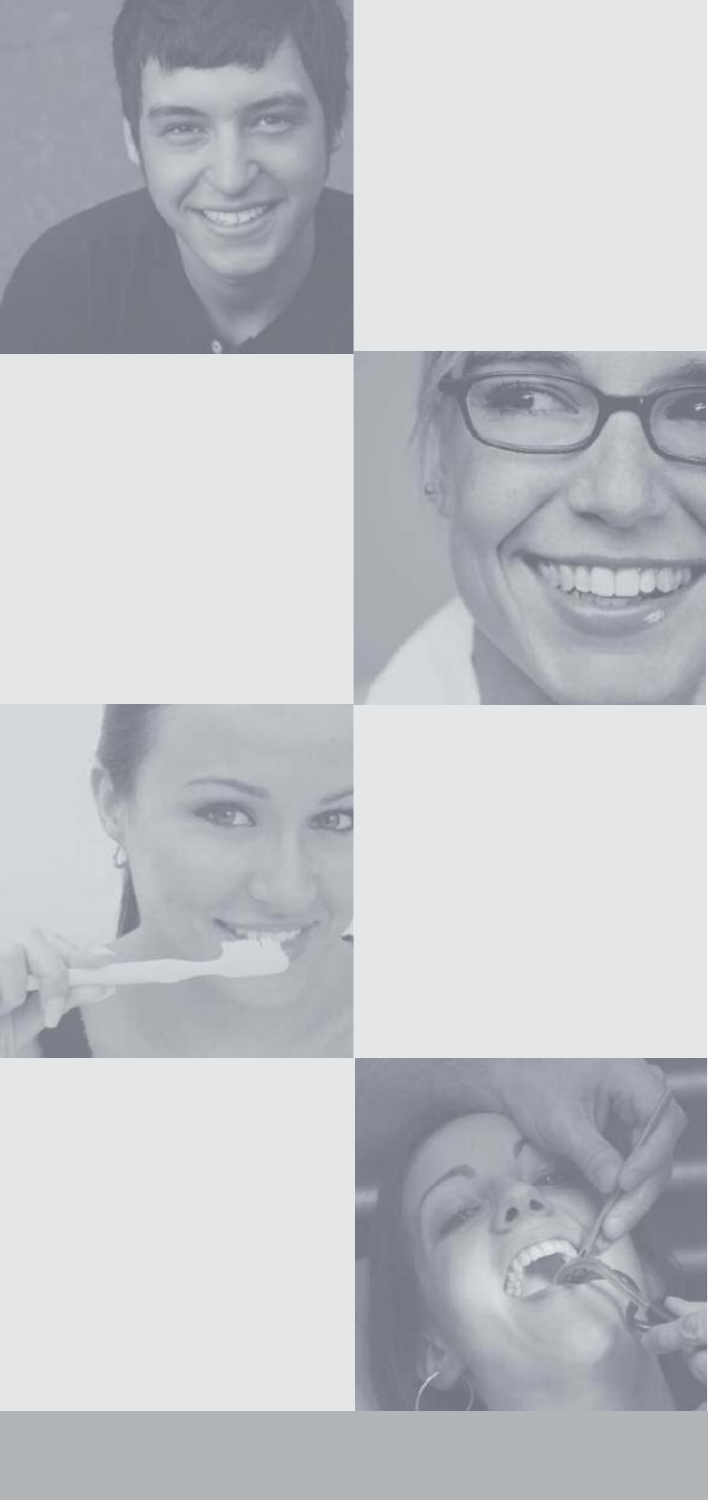

plan enables you to spread the cost of your family's dental care - just choose the Plan which suits you best.The tailor-made scheme has been carefully designed to meet the particular needs of our patients and reflects our preventive philosophy. The Ashwell Smiles dental health

### Why should I join?

We believe that the plan gives you the best chance of staying dentally healthy for life.

Participating in our plan gives you all the benefits of independent dental treatment:

- Choice of your dentist with more time with your dentist as well as personal service
- More convenient appointment times
- Prompt treatment
- 10% discount on other treatments
- Free small x-rays
- Opportunity to spread the cost of routine care over a 12 month period
- Regular examinations and preventive advice
- Greater choice of materials and higher quality laboratory work for better result
- Greater range of options available as cosmetic treatments are excluded from the NHS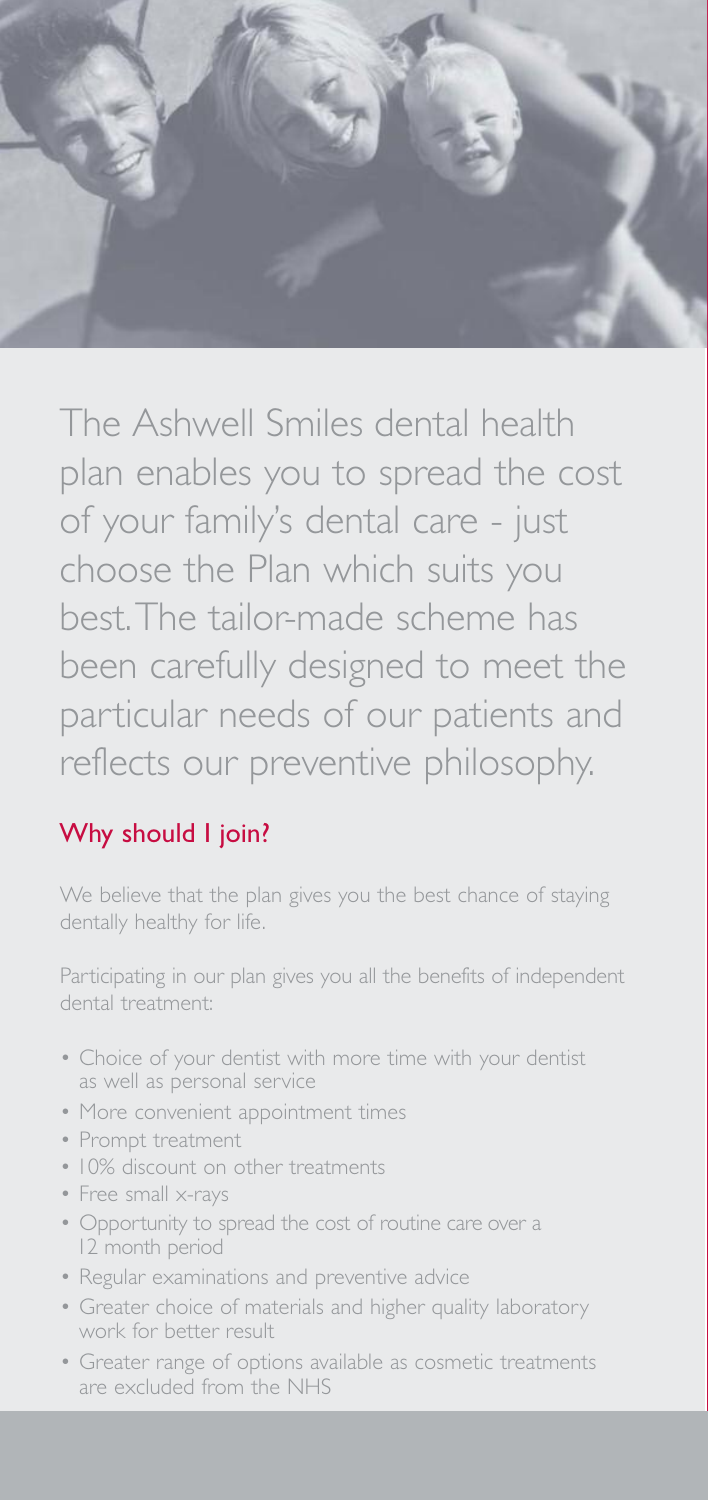## What do I get and what does it cost?

For patients aged 18 and over we offer the following two options:

### Standard level - £16.50 per month

- 2 dental examinations each year
- 2 hygiene/prevention visits to provide plaque control and plaque removal (Plaque is the enemy of dental health and the cause of gum disease, bleeding, tooth decay, tooth loss, bad breath and heart disease)
- Guaranteed regular appointments
- Routine x-rays when required
- 10% of other treatment costs (fillings, crown etc)

### Extended level - £25.50 per month

As standard level, but with two extra hygiene/prevention visits for those patients who need extra help in controlling plaque.

### **Exclusions**

The following items are excluded from both plans:

- orthodontic treatment
- implants
- necessary medicines and drugs for home use
- general anaesthesia, IV sedation, hypnosis, inhalation sedation
- local anaesthesia charge with the hygienist (£5 per visit)
- oral hygiene products and aids
- treatment provided on referral to another dentist
- out-of-hours emergency treatment
- charges for broken appointments (and see clause 8 of the agreement).

# *Inspiring dental care*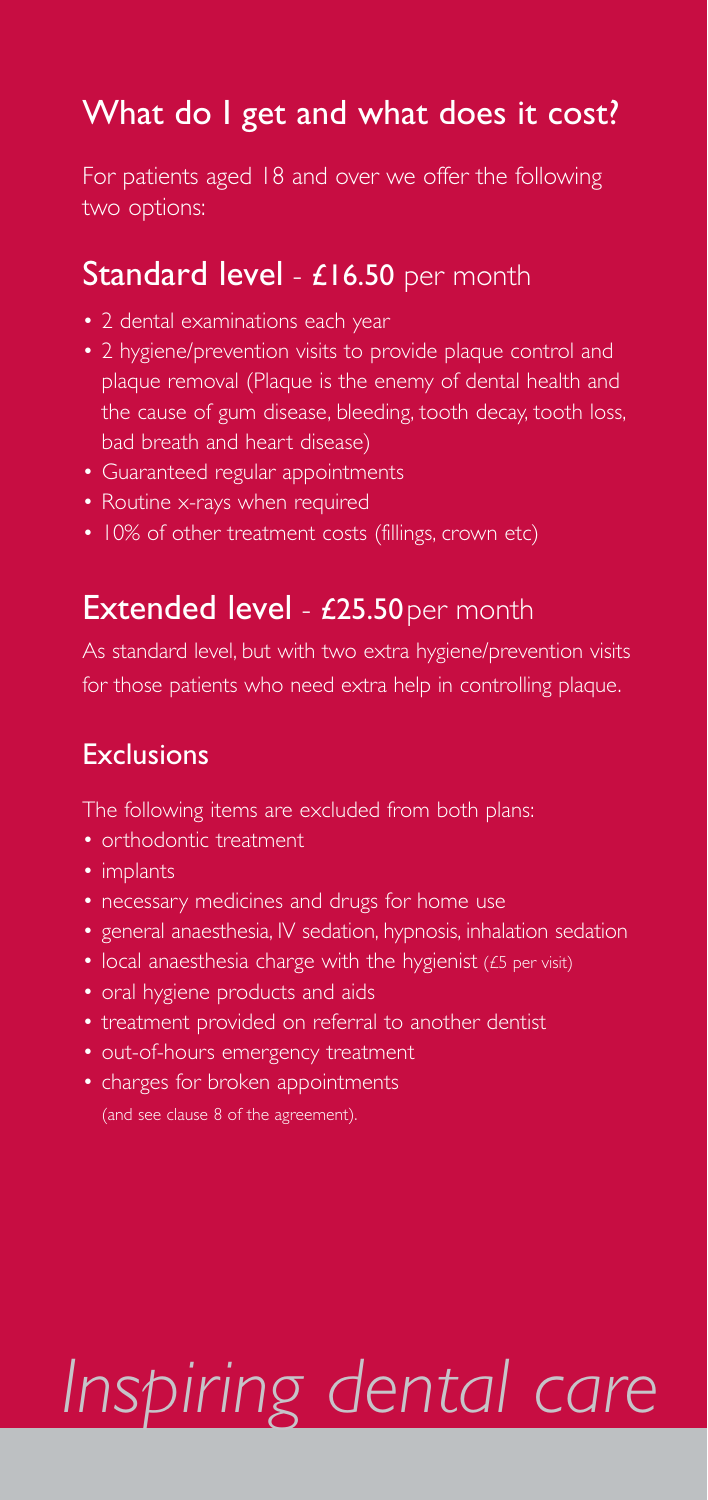

### dental health plan? What is different about Ashwell Smiles

Under the plan, your regular dental and hygiene/prevention visits are taken care off and you only need to pay for any treatments if they are needed.

You only pay for what you need or want. Other plans charge a monthly fee that can be in excess of what you personally need.

### How to join and paying for your membership

Please call in at the practice to complete an agreement.This will require your signature and bank account details for the direct debit mandate.

If you require any advice on which plan is more suited to your dental needs please feel free to speak to your dentist.

Payments will be collected by direct debit on the 5th of every month.Those enrolling before the 20th of the month will be covered from the 5th of the following month.

The cost of our plans will be reviewed every year and you will be notified at least on or before 1st December each year of the charges which will apply from the following 1st April.

If you have any queries please ask any member of the staff.